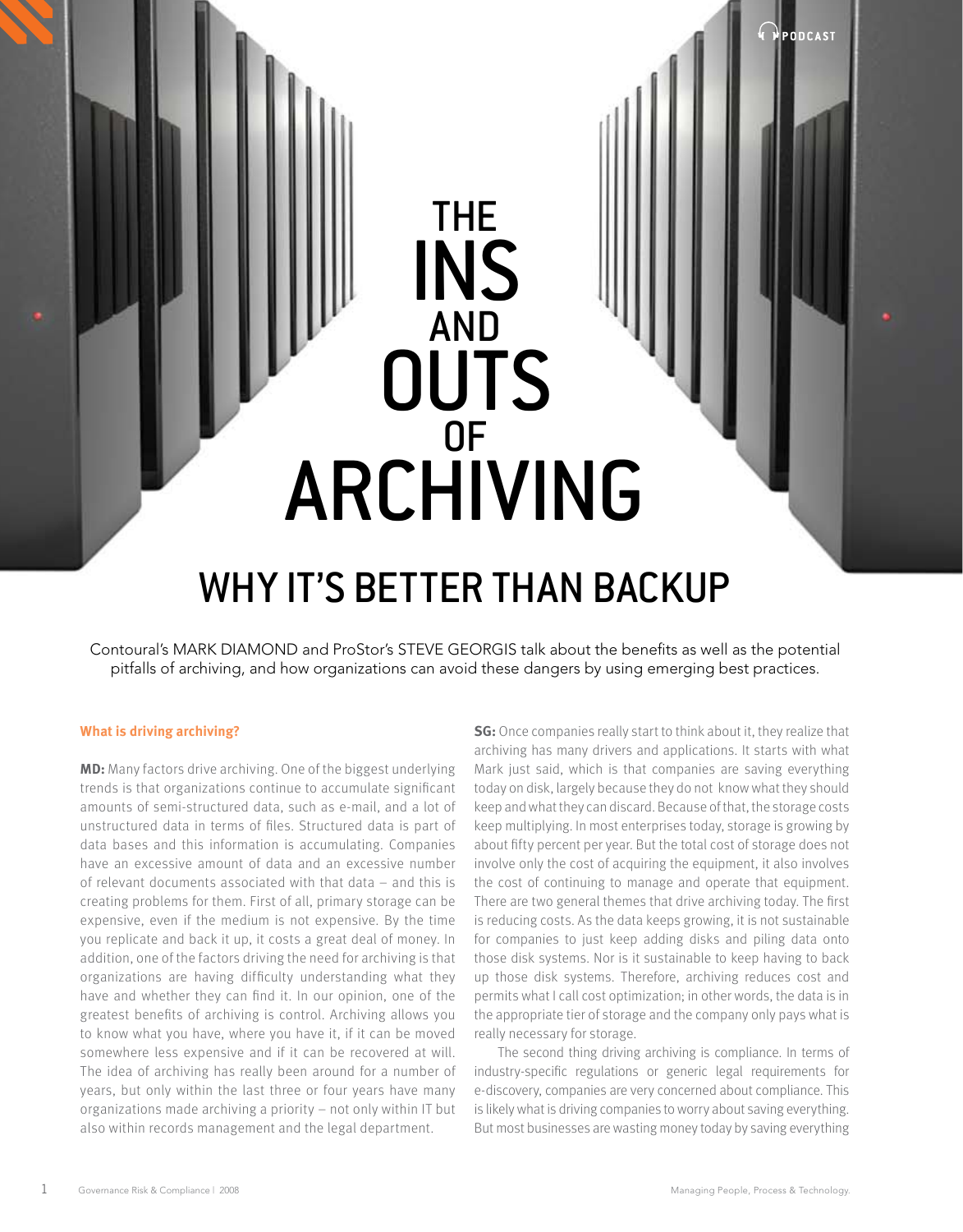in primary storage. They spend an excessive amount on it because they do not know how to manage it any other way.

#### **How is archiving different from backup?**

**SG:** This is the biggest area of confusion among users today. In the past, most people considered backup and archiving to really mean the same thing, because they both revolved around the same technology: tape and tape libraries. Everyone had tape systems for backup and they also used them for long-term data retention. They were generally using the same software applications which were designed to push data out to tape. Most people think that archiving involves taking your backup tapes, sending them to a vault and saving them for a long time just in case they are needed at some point. But when you actually look at these two applications, backup and archive are really quite different. Backup provides protection against possible disasters such as system crashes, natural disasters or malicious intent by an employee or outsider. Backup provides copies of your data sets every day or every hour to a secondary storage system that is not vulnerable to the same threats as the primary system in order to protect against the loss of data. Archiving, on the other hand, ensures the continuity of the business and the data that the business depends upon by moving data one time from expensive primary storage systems to an archival storage system – which is generally much less expensive.

An archival storage system is something that is designed to preserve data for long periods of time for very low costs and then intelligently manage that data so that it can be found and retrieved. The economics of archive is driving the desire to move data to a lower cost form of storage. In addition, the mandates of compliance regulations add a whole new level of complexity to what it means to archive. Suddenly, there are rules about data retention, deletion, the ability to discover and retrieve that data and ensure the security and authenticity of it. There is much more intelligence required by the archiving process than ever before. What that means for a business is that the old method of just dumping to a dumb tape drive and sending it to the vault for a long period of time is not satisfactory anymore. What we need today is intelligent data management combined with low-cost, long-term storage.

**MD:** Archiving ensures data protection. Using backup tapes as an archiving strategy is a very bad idea because backup tapes allow you to save the data, but make it extremely difficult to retrieve that information. Furthermore, some of the new requirements under the Federal Civil Procedure and Litigation are very stringent, and would require an excessive amount of time spent, for example, on reading backup tapes. Companies that depend on backup tapes as an archiving strategy are: a) finding themselves at risk of not being able to produce information in a short enough time period of time; or b) spending an excessive amount of money to be able to find the information. With our clients, we like to separate the storage protection strategy from archiving, because they are really different things.

**SG:** When we look at the technologies available today, there are really best-in-class technologies available for both the backup and the archive applications. Best practices dictate that customers look at the best technologies available for each, ultimately helping them optimize their costs.

#### **Do small and medium-sized enterprises (SMEs) face the same or different requirements for saving data as large enterprises?**

**MD:** Many times SMEs believe that as private companies they are not subject to the regulatory requirements, but this is untrue. We have many clients who are both SMEs as well as clients who are large sized companies, and they all tend to accumulate data. Unfortunately, SMEs enter into lawsuits just as frequently as big companies, so they must have easy access to their information. SMEs face many of the same compliance requirements. They may not have Sarbanes-Oxley, but there are still thousands of regulations that require organizations to be able to preserve information. Sometimes it is even worse for SMEs because they are not as well prepared when a lawsuit strikes or when faced by regulators. Therefore, SMEs need to pay as much or more attention to the same drivers behind archiving as big companies; and increasingly, SMEs are indeed archiving as part of their business strategies.

**SG:** When ProStor first entered the market, we found that our customers had almost the same requirements as large enterprises but that they were daunted by the complexity and cost of implementing archiving. In particular, they were looking at some of the solutions that were available in the marketplace. They realized that they were far too expensive to purchase, maintain and manage, because smaller organizations tend not to have all of the IT specialists needed to manage some of those more complex systems. There was a very broad segment of the marketplace that had the exact same needs; they just needed something that was going to be less expensive and less complicated. After all, when we look at things like compliance regulations, they do not discriminate based on the size of the company. A small healthcare organization is subject to the same HIPAA regulations as a large organization. A small financial services firm is subject to the same SEC regulations as a large firm. When we started talking to customers, we found them pretending that the problem did not exist because they did not know how to solve it. Once they saw that there was an affordable and manageable solution, they became very enthusiastic about the prospect of being able to become compliant.

#### **What are those requirements?**

**SG:** As I said, for SMEs, it has to be low cost. Companies typically do not have large budgets. Companies want both low entry costs – what it initially costs to purchase the solution – and low cost in terms of scaling and managing. Secondly, it must be easy to deploy and manage and thirdly, it must be flexible. Archiving serves many purposes. Enterprises typically find that they have multiple applications and that those applications may have conflicting requirements, so flexibility is key. Finally, it must be a complete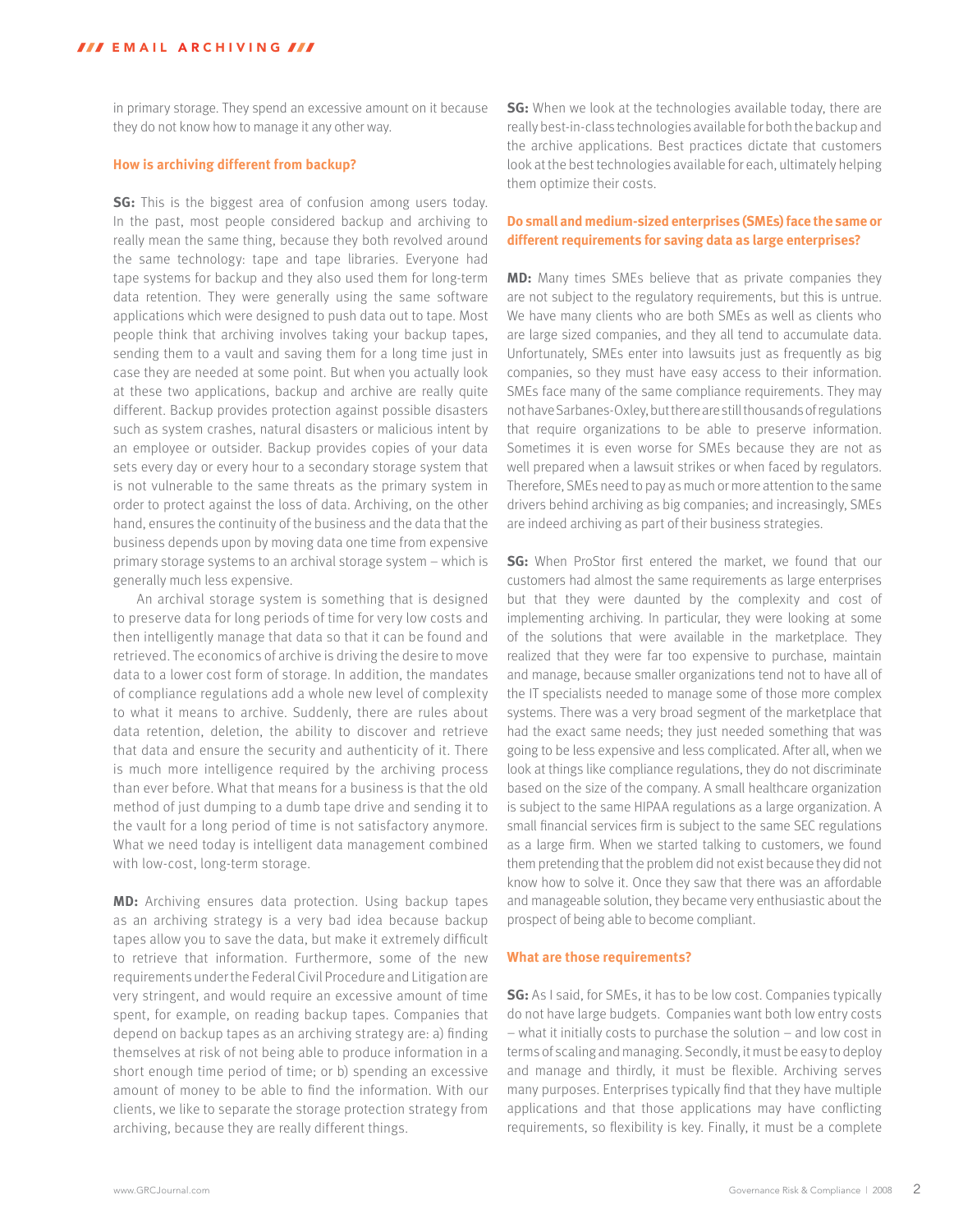solution. Smaller enterprises need an all-in-one solution that provides data retention, data retrieval, as well as data protection and all the intelligence that they need for compliance.

**MD:** We actually see many drivers behind archiving decisions that organizations must evaluate, and there is some confusion concerning them. One of the drivers is compliance. There are new existing regulations that require companies to save information and actually, many organizations start archiving projects from a compliance perspective. Compliance is not always the primary driver. Some of the regulations, like SEC 1784 for financial services, broker dealers or HIPAA are drivers, but many of the regulations tend to be non-prescriptive. Driving your archiving strategy or policy principally from a regulatory point of view is a bit risky.

Another driver is data privacy. Organizations must be aware of what data they have so that the archiving strategy does not set them up for a privacy breach.

The biggest driver of all is litigation readiness. Increasingly, electronic documents and electronically stored information are becoming the focus for e-discovery. Almost every lawsuit has some e-discovery component to it. E-mails and files are a key focus in lawsuits. There are new requirements under the amended Federal Civil Procedure requiring that organizations are able to produce certain data. Often, only when companies face lawsuits and spend a great deal of money trying to produce this information do they realize the importance of archiving. Unfortunately, many times companies only want to put up the crossing guard after they have been hit by the freight train.

And finally, as Steve said, storage is a motivating factor. Companies spend a great deal of money on primary storage, thereby consuming IT budgets. They should spend money for more strategic initiatives instead of consuming it on storage. I like to offer the analogy of a balance scale. If you load three of these drivers on a balance scale, it is enough to tilt the scale down and have organizations make a decision. Also, it varies from each individual company in terms of how they look at it. There are various advantages for archiving among all the different stakeholders.

**SG:** There are many hidden benefits of archiving, as we see with our customers who have deployed the ProStor Systems InfiniVault appliances. One very good example is that a financial services customer of ours who operates a call center was required by SEC regulations to record phone calls and keep them for seven years. What the client realized is that this was actually an archive requirement. Archiving phone calls is not something people normally think about because there is no business value to keeping the phone calls, but it turned out that it related to a compliance concern. We see many similar discoveries. Among the drivers that Mark mentioned, there are many subcategories for which people realize that they need to have a solution.

#### **Who should be involved in these types of projects?**

**MD:** Many organizations should be involved. Sometimes we see archiving projects driven just by IT. There is a lot of good cost-benefit analysis and you can often justify these from an IT basis. But we also see a lot of archiving projects get stuck. When IT is ready to implement the project and asks the company's legal department how long they can save data, the legal department develops a large committee of people to look at the archiving policy. The trickiest part of these archiving projects is to build a consensus. We help many organizations develop enterprise-wide document retention policies and strategies, and also help execute them; it really helps them put together some strategies for building a consensus. The legal department, records management, compliance, security, audit and IT should work together to build a consensus in terms policy. Then, they should look at the technology in order to execute the project.

There is some great technology that can help execute the project, but the policy part of it is equally important. We work with many CIOs and general counsels of both large and small organizations to help them figure this out. We have found that if a good consensus is built early in the process, other groups will support the archiving initiatives as well. In some cases, other departments even help with funding. Sometimes IT people want to do archiving just to save on storage costs, which is a good reason. Yet, one should remember that other people can benefit from this as well. There are benefits to all the business units, including records management and compliance. If you sell it on those terms, the organization enterprise will likely fund and support the archiving initiative.

**SG:** Because we at ProStor tend to target SMEs, often the project starts with the IT department. More often than not, it is initiated for storage cost reasons. Then, IT goes to the legal department or a compliance officer to find out what those compliance requirements are. The applications expand within the organization as new archiving applications are added. IT departments, compliance officers, the legal department and document management can all become involved. One of the keys is having a solution that accommodates a variety of requirements. Because so many departments get involved, having a solution that provides the flexibility to meet the requirements of different applications is a key factor.

#### **What are some of the pitfalls for archiving projects?**

**SG:** I started talking earlier about the difference between backup and archive, and the legacy role that tape played in those processes. What we see today is that many organizations, perhaps even most organizations, are trying to move away from tape technology and toward disk-based data protection and archive strategies. This eliminates the pain points of tapes, but it adds new complications that can become significant pitfalls. First, disk archive systems are always spinning disks, they consume power, they must be cooled and they require management and operating expense dollars forever. On the other hand, tape and removable media can be taken offline and the only storing cost is the cost of the media itself. Today's disk archive systems tend to have perpetual costs associated with them.

A second pitfall is that today's systems generally require a secondary system in order to back up the archive. Both of those problems can be solved by deploying a system that includes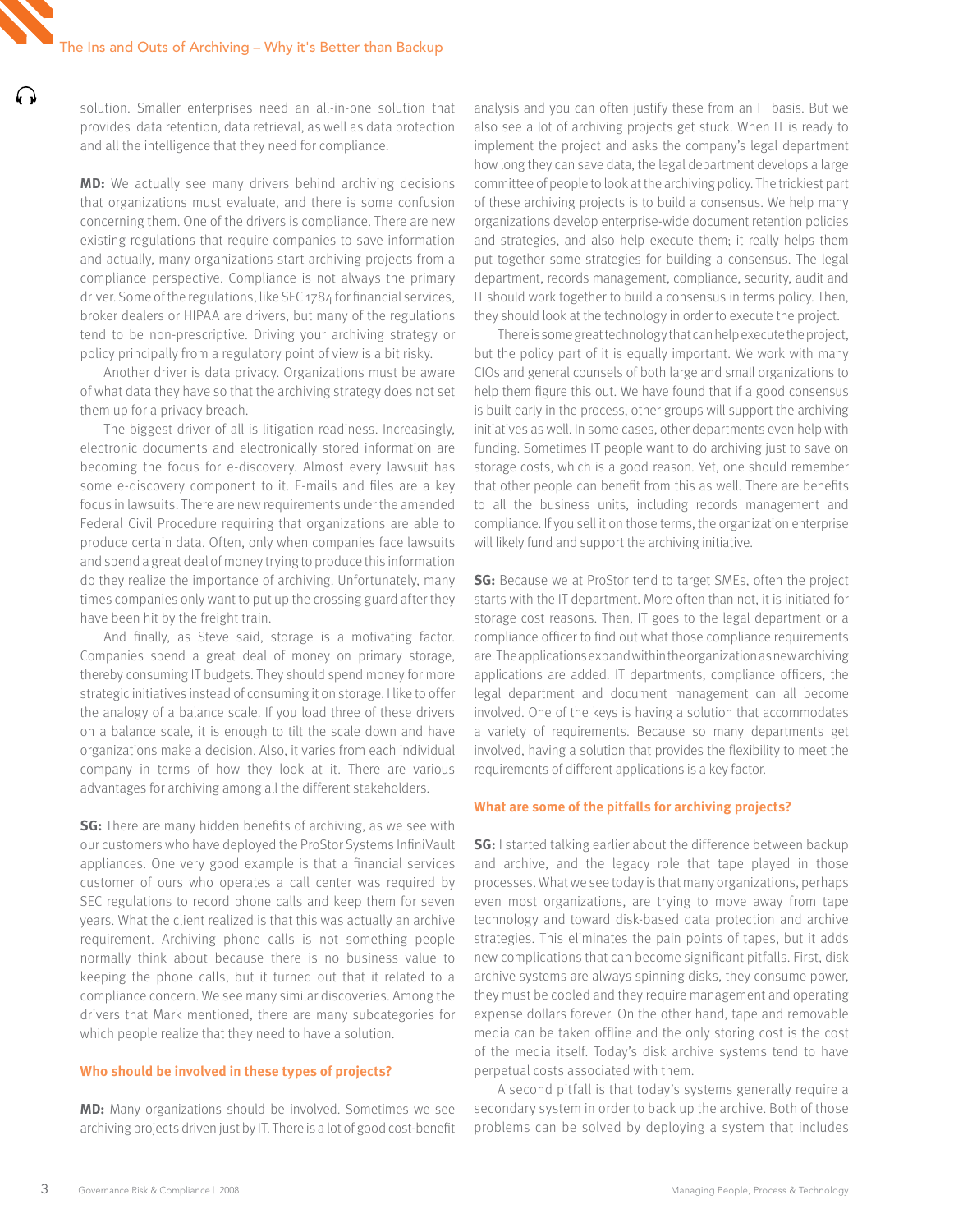removable media as part of the overall solution. This provides long-term data retention involving only the cost of the storage media, because it does not consume any power. Optimally, this system would be integrated into a single, seamless system that is easy to deploy and manage.

Another pitfall is not adequately planning for capacity growth. As we discussed earlier, data is growing quickly. We continue to have to save everything and many organizations underestimate how large their archives will become. Some of the third party industry reports on the growth of archival data show that archival data is growing at about sixty percent per year, which is a lot. Therefore, the archiving solution must be very scalable and the economics of that scalability should make sense.

**MD:** We do find a number of pitfalls, but all of these pitfalls can be overcome. One is that there is a tendency to focus exclusively on the technical requirements. This is important, but by not having a consensus or really defining what the policy should be, many archiving projects get stuck.

Another issue is whether a consensus can be built across all the business drivers. At the end of the day, if you really look at issues like e-discovery and understand them, a good consensus can be built.

The third pitfall is that some organizations try to build manually dependent archiving strategies. They want people to pull documents manually, but the process should be automated as much as possible.

Next, archiving is largely about control – about knowing what data you have, where you have it and having it at the right place and the right time. Depending exclusively on humans to do this may result in error or lack of completion. Therefore, good tools and products should be used to automate the archiving as much as possible.

Finally, there is a tendency to not want to engage the business units. We always like to work with the business units to understand where their data is, what we can move and really explain what we aim to do. The pitfall is that people do not want to move things away from their desks. However, we explain to

companies how it can benefit the business units and that they will be able to save more data on a longer term basis.

These are fairly common pitfalls that organizations experience. On the other hand, they are also easily overcome. Archiving projects are hardest at the very beginning and they get easier. We urge our clients to keep at it, because there are many customers, both large and small, who have implemented archiving and benefited tremendously from it. They have more robust IT, litigation, compliance and records management strategies because of it.

#### **What are some of the emerging best practices?**

**MD:** One key best practice is to make it as automated as possible. Look at the cost of your disk storage and determine whether things can be moved to something a bit less expensive. Another of the best practices is to be able to control and know what you have and where things are. If something is in the archive, we know that it can be retrieved quickly and easily. Finally, the clearest best practice is to eliminate backup tapes as an archiving strategy. Using backup tapes for archiving is an extremely ineffective strategy. On a long term basis, it is okay to use backup tapes for data protection, but they should not be used as an archiving strategy.

**SG:** Automation is part of our mantra here at ProStor Systems. When the policies are automated, cost and human error is reduced. If the right tools and systems are combined, the system can be fully automated.

On the cost side of archiving, best practices involve combining data migration tools with an intelligent archive system. This allows you to automatically identify and classify the data that should be moved; then that data can be managed on the archival storage system. This reduces the management complexity as well as the cost.

On the compliance side, because we have different intelligence requirements for archival data, we can automate the retention, deletion, data classification, security and authenticity policies. This will ensure that the policies are uniformly administered, regardless of personnel.



STEVE GEORGIS, President and CEO of ProStor Systems, has 29 years of experience in data storage and telecom. He was a founding member of Exabyte and the Founder and CEO of Network Photonics. He has 24 years of data storage and data protection industry experience in general management, product development, marketing and business development at ProStor Systems, Exabyte, StorageTek and Data General. He holds 17 U.S. patents awarded in data storage and optical networking technologies.



MARK DIAMOND, President and CEO of Contoural Inc., is one of the industry thought leaders in litigation readiness, e-discovery, compliance, archiving, data protection and ILM strategies and practices. A frequent industry speaker, Mark addresses how organizations can better align legal and business requirements with IT and storage spending. He is also an expert in the business drivers around archival and the technical strategies for implementing them.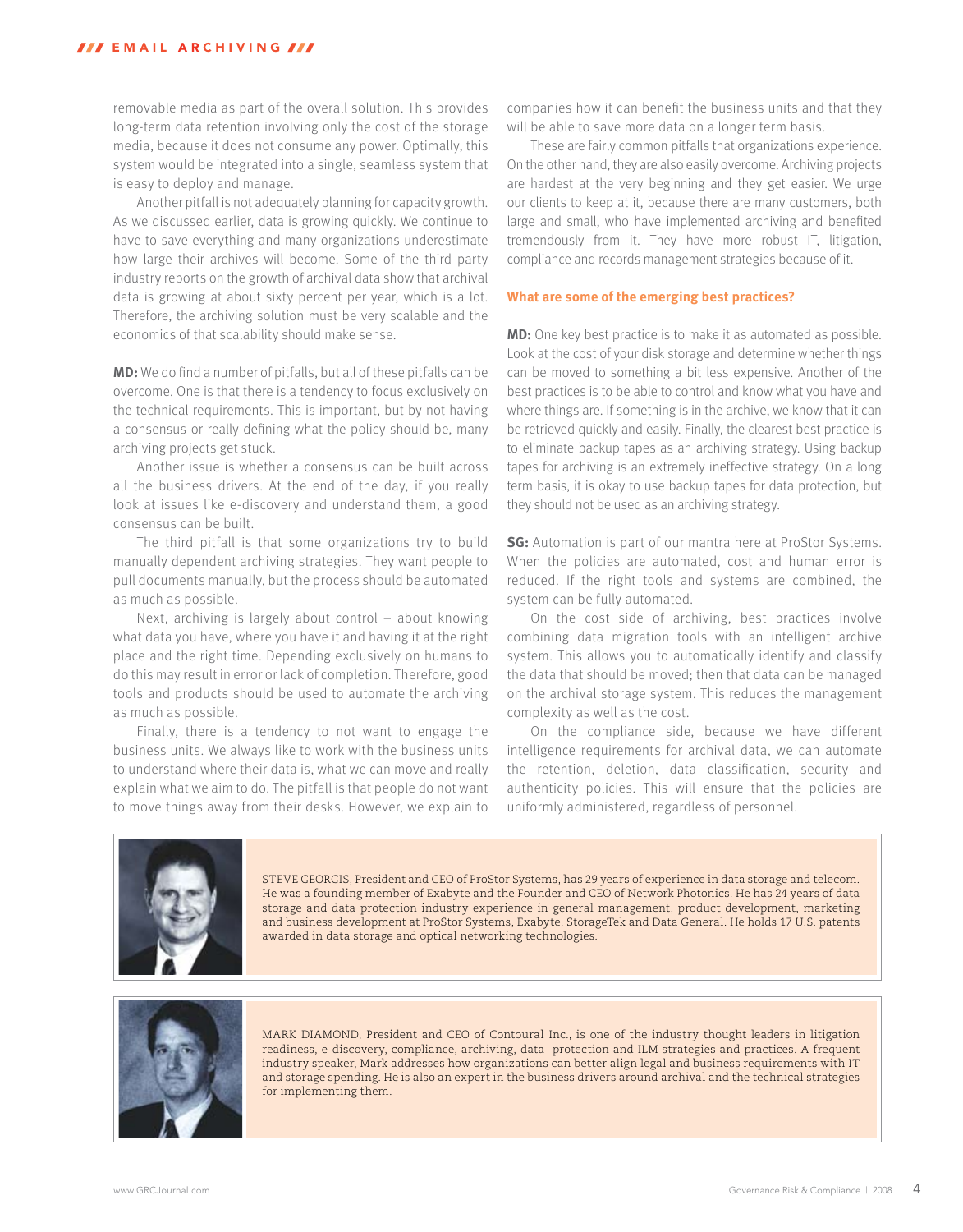